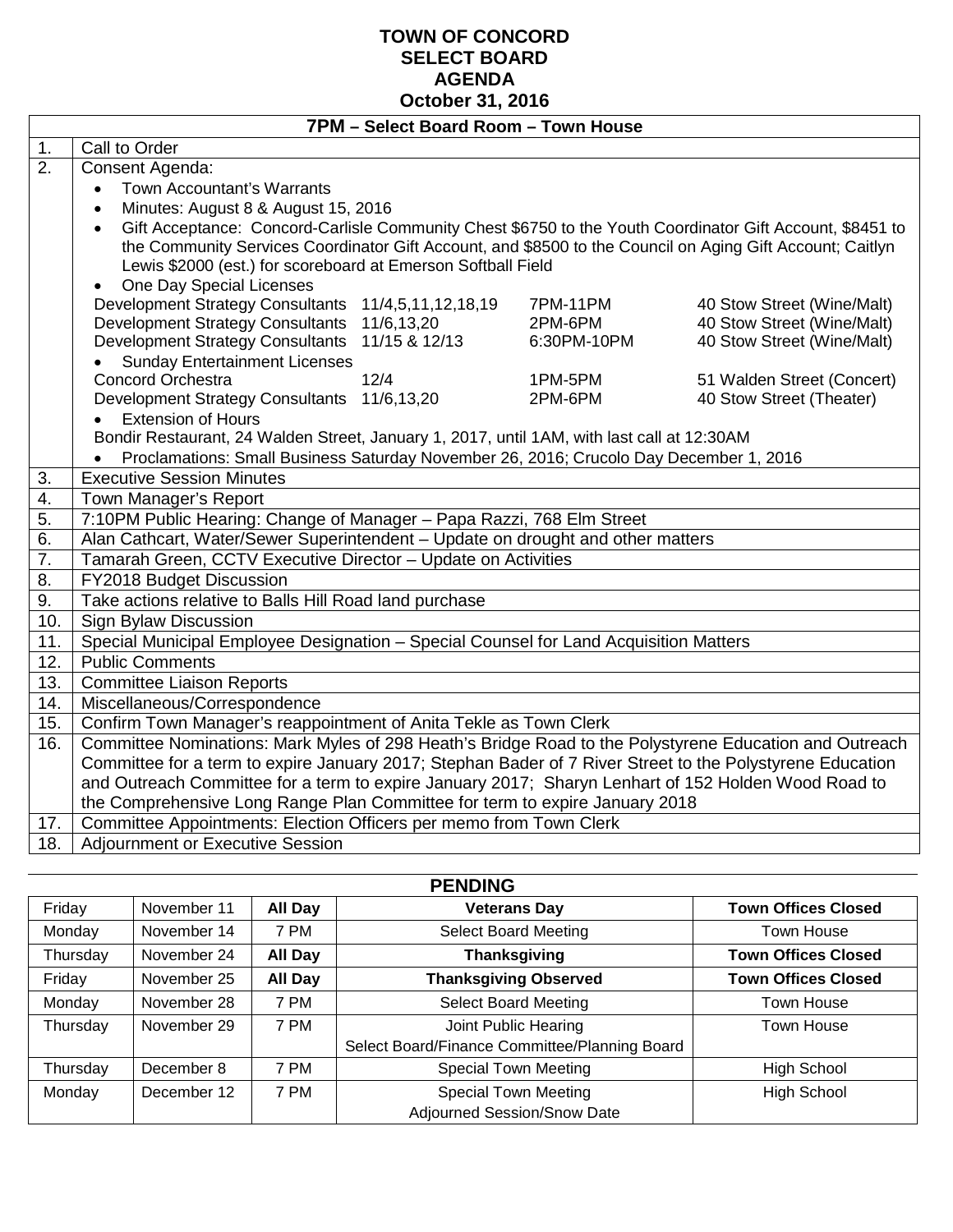## **Gift Acceptance Log – October 31, 2016**

| <b>Gift Received From:</b>              | Date of Meeting: | <b>For Gift Account:</b>                           | <b>Total Amount:</b> |
|-----------------------------------------|------------------|----------------------------------------------------|----------------------|
| Caitlyn Lewis                           | October 31, 2016 | Scoreboard for Emerson Softball Field              | $$2000$ (est.)       |
| Concord-Carlisle Community Chest        | October 31, 2016 | <b>Youth Coordinator Gift Account</b>              | \$6750               |
| <b>Concord-Carlisle Community Chest</b> | October 31, 2016 | <b>Community Services Coordinator Gift Account</b> | \$8451               |
| Concord-Carlisle Community Chest        | October 31, 2016 | Council on Aging Gift Accounts:                    | \$8500               |
|                                         |                  | Volunteer Coordinator \$1450                       |                      |
|                                         |                  | Outreach Worker \$4215.25                          |                      |
|                                         |                  | Social Services Coordinator \$500                  |                      |
|                                         |                  | Benefit Costs \$334.75                             |                      |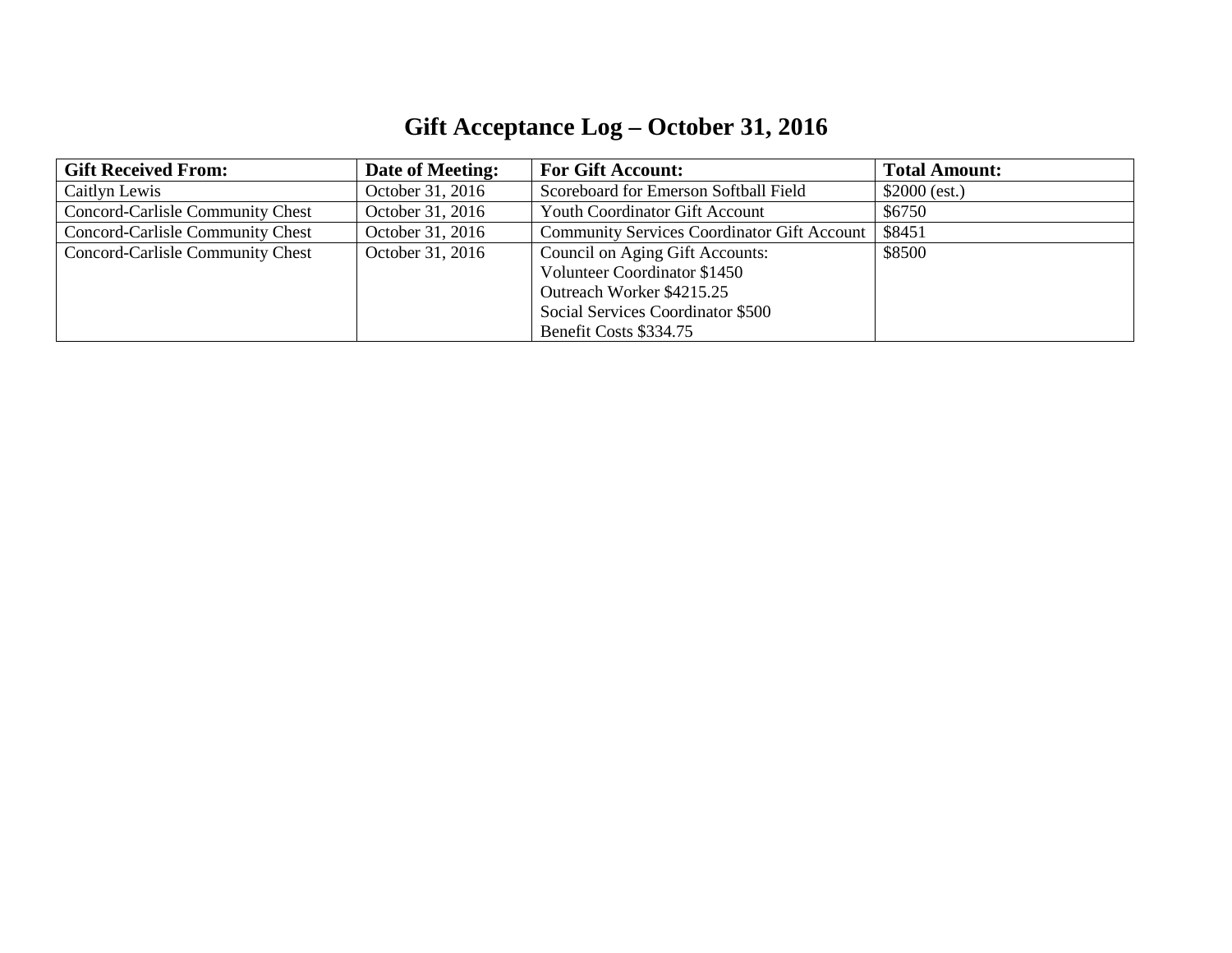Weekly One Day License Log – October 31, 2016

| <b>Applicant Name &amp; Number</b>         | <b>Phone Number</b> | Date of Event | <b>Location of Event</b>                  | <b>Type of Alcohol</b> |                                                                                       |
|--------------------------------------------|---------------------|---------------|-------------------------------------------|------------------------|---------------------------------------------------------------------------------------|
| 16-121 Development Strategy                | 617-733-6633        | November 4    | 40 Stow Street                            | W&M                    | Event Coordinator: Wendy Jacobs                                                       |
| Consultants                                |                     |               | <b>Umbrella Gallery</b>                   |                        | Bartenders: Brian Boruta, Lara Finn, Michael Lacey                                    |
|                                            |                     |               |                                           |                        | Under 21: Yes                                                                         |
|                                            |                     |               |                                           |                        | First License in Concord: Yes                                                         |
| 16-122 Development Strategy                | 617-733-6633        | November 5    | 40 Stow Street                            | W&M                    | Event Coordinator: Wendy Jacobs                                                       |
| Consultants                                |                     |               | <b>Umbrella Gallery</b>                   |                        | Bartenders: Brian Boruta, Lara Finn, Michael Lacey<br>Under 21: Yes                   |
|                                            |                     |               |                                           |                        | First License in Concord: Yes                                                         |
| 16-123 Development Strategy                | 617-733-6633        | November 6    | 40 Stow Street                            | W&M                    | Event Coordinator: Wendy Jacobs                                                       |
| Consultants                                |                     |               | <b>Umbrella Gallery</b>                   |                        | Bartenders: Brian Boruta, Lara Finn, Michael Lacey                                    |
|                                            |                     |               |                                           |                        | Under 21: Yes                                                                         |
|                                            |                     |               |                                           |                        | First License in Concord: Yes                                                         |
| 16-124 Development Strategy                | 617-733-6633        | November 11   | 40 Stow Street                            | W&M                    | Event Coordinator: Wendy Jacobs                                                       |
| Consultants                                |                     |               | Umbrella Gallery                          |                        | Bartenders: Brian Boruta, Lara Finn, Michael Lacey                                    |
|                                            |                     |               |                                           |                        | Under 21: Yes                                                                         |
|                                            |                     |               |                                           |                        | First License in Concord: Yes                                                         |
| 16-125 Development Strategy<br>Consultants | 617-733-6633        | November 12   | 40 Stow Street                            | W&M                    | Event Coordinator: Wendy Jacobs                                                       |
|                                            |                     |               | Umbrella Gallery                          |                        | Bartenders: Brian Boruta, Lara Finn, Michael Lacey<br>Under 21: Yes                   |
|                                            |                     |               |                                           |                        | First License in Concord: Yes                                                         |
| 16-126 Development Strategy                | 617-733-6633        | November 13   | 40 Stow Street                            | W&M                    | Event Coordinator: Wendy Jacobs                                                       |
| Consultants                                |                     |               | <b>Umbrella Gallery</b>                   |                        | Bartenders: Brian Boruta, Lara Finn, Michael Lacey                                    |
|                                            |                     |               |                                           |                        | Under 21: Yes                                                                         |
|                                            |                     |               |                                           |                        | First License in Concord: Yes                                                         |
| 16-127 Development Strategy                | 617-733-6633        | November 18   | 40 Stow Street                            | W&M                    | Event Coordinator: Wendy Jacobs                                                       |
| Consultants                                |                     |               | <b>Umbrella Gallery</b>                   |                        | Bartenders: Brian Boruta, Lara Finn, Michael Lacey                                    |
|                                            |                     |               |                                           |                        | Under 21: Yes                                                                         |
|                                            |                     |               |                                           |                        | First License in Concord: Yes                                                         |
| 16-128 Development Strategy                | 617-733-6633        | November 19   | 40 Stow Street                            | W&M                    | Event Coordinator: Wendy Jacobs                                                       |
| Consultants                                |                     |               | <b>Umbrella Gallery</b>                   |                        | Bartenders: Brian Boruta, Lara Finn, Michael Lacey                                    |
|                                            |                     |               |                                           |                        | Under 21: Yes                                                                         |
|                                            |                     |               |                                           |                        | First License in Concord: Yes                                                         |
| 16-129 Development Strategy<br>Consultants | 617-733-6633        | November 20   | 40 Stow Street<br><b>Umbrella Gallery</b> | W&M                    | Event Coordinator: Wendy Jacobs<br>Bartenders: Brian Boruta, Lara Finn, Michael Lacey |
|                                            |                     |               |                                           |                        | Under 21: Yes                                                                         |
|                                            |                     |               |                                           |                        | First License in Concord: Yes                                                         |
| 16-130 Development Strategy                | 617-733-6633        | November 15   | 40 Stow Street                            | W&M                    | Event Coordinator: Wendy Jacobs                                                       |
| Consultants                                |                     |               | <b>Umbrella Gallery</b>                   |                        | Bartenders: Brian Boruta, Lara Finn, Michael Lacey                                    |
|                                            |                     |               |                                           |                        | Under 21: Yes                                                                         |
|                                            |                     |               |                                           |                        | First License in Concord: Yes                                                         |
| 16-131 Development Strategy                | 617-733-6633        | December 13   | 40 Stow Street                            | W&M                    | Event Coordinator: Wendy Jacobs                                                       |
| Consultants                                |                     |               | Umbrella Gallery                          |                        | Bartenders: Brian Boruta, Lara Finn, Michael Lacey                                    |
|                                            |                     |               |                                           |                        | Under 21: Yes                                                                         |
|                                            |                     |               |                                           |                        | First License in Concord: Yes                                                         |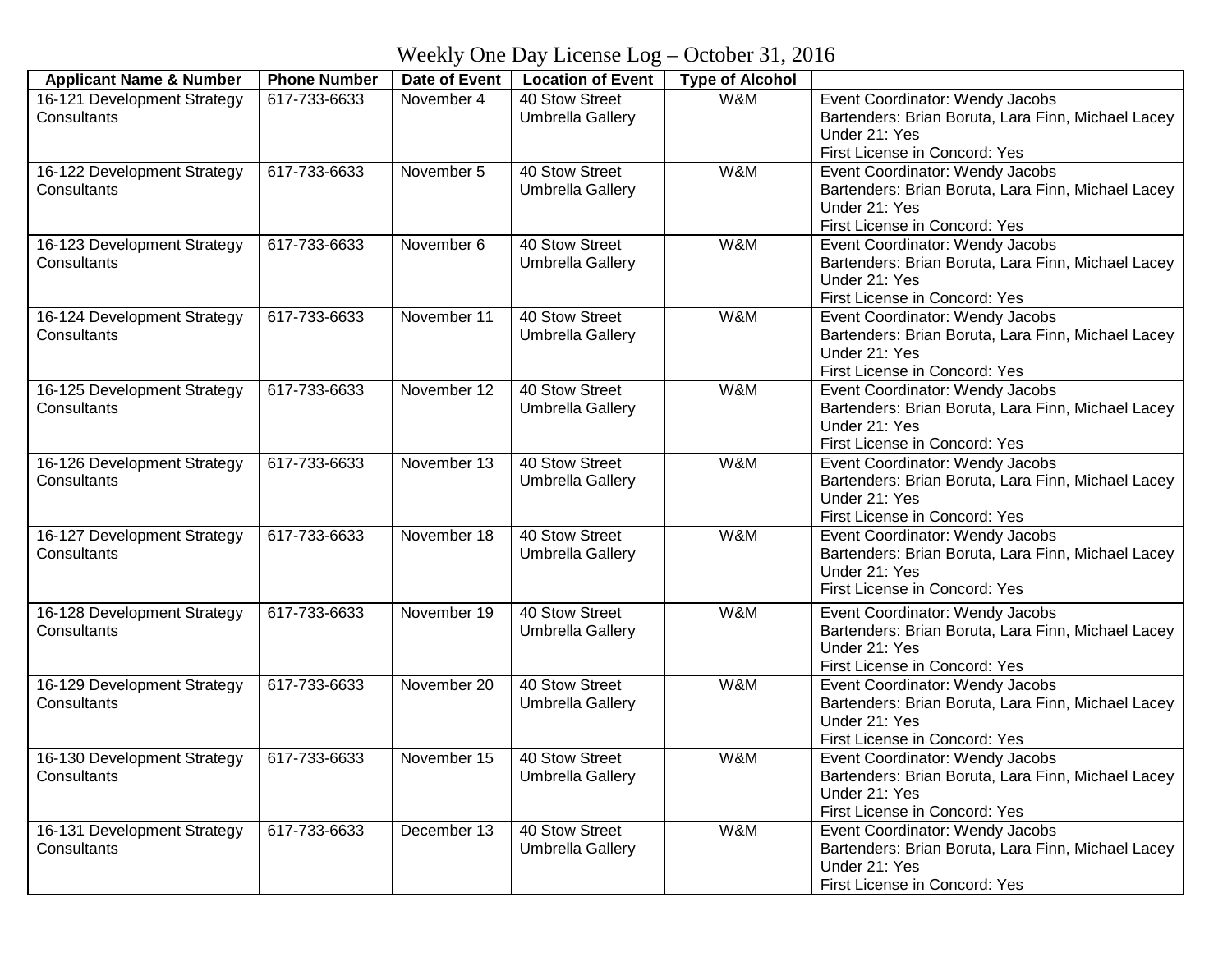### Sunday Entertainment Log – October 31, 2016

| <b>Applicant Name</b>            | <b>Phone Number</b> | Date of Event     | <b>Location of Event</b> | <b>Type of Entertainment</b> |
|----------------------------------|---------------------|-------------------|--------------------------|------------------------------|
| Concord Orchestra                | 978-369-4967        | December 4, 2016  | 51 Walden Street         | Orchestra Concert            |
| Development Strategy Consultants | 617-733-6633        | November 6, 2016  | 40 Stow Street           | <b>Theater Reception</b>     |
| Development Strategy Consultants | 617-733-6633        | November 13, 2016 | 40 Stow Street           | <b>Theater Reception</b>     |
| Development Strategy Consultants | 617-733-6633        | November 20, 2016 | 40 Stow Street           | <b>Theater Reception</b>     |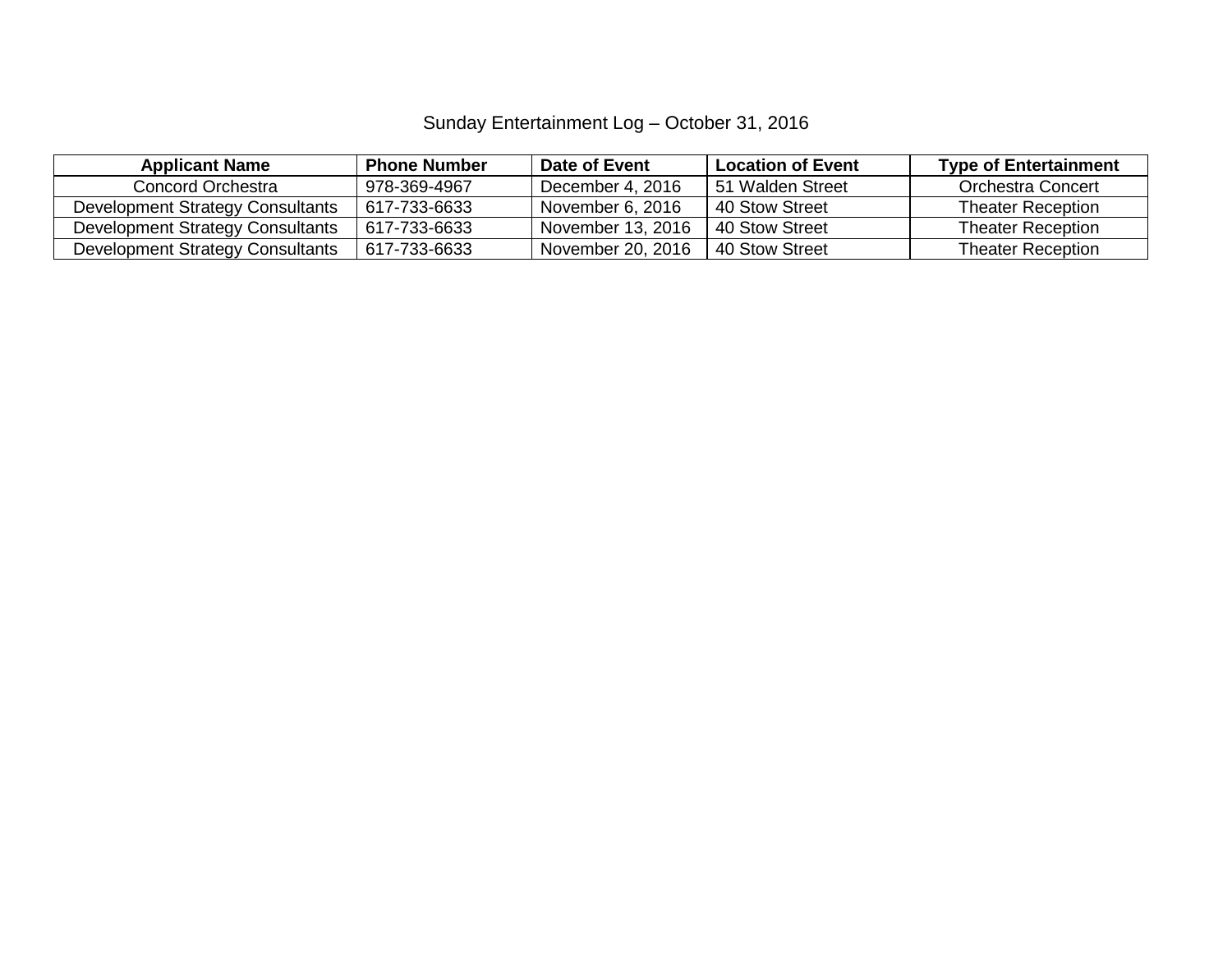### **Bondir Restaurant**

24 Walden Street Concord, Massachusetts





October 14, 2016

Town of Concord Board of Selectmen's Office 22 Monument Square Concord, Massachusetts

Dear Concord Board of Selectmen,

I am writing on behalf of Bondir Restaurant in Concord, 24 Walden Street. The restaurant would like permission to extend our hours of operation and extend the hours of our liquor license for 1 day, New Year's Eve, December 31, 2016 - January 1, 2017. We would like to be able to sell alcoholic beverages to our guests until last call, 12:30 am, January 1, 2017, with all beverages finished and removed from dining areas by 1am.

Thank you for your consideration.

Warm Regards,

Kate Grogan, General Manager, Bondir Concord

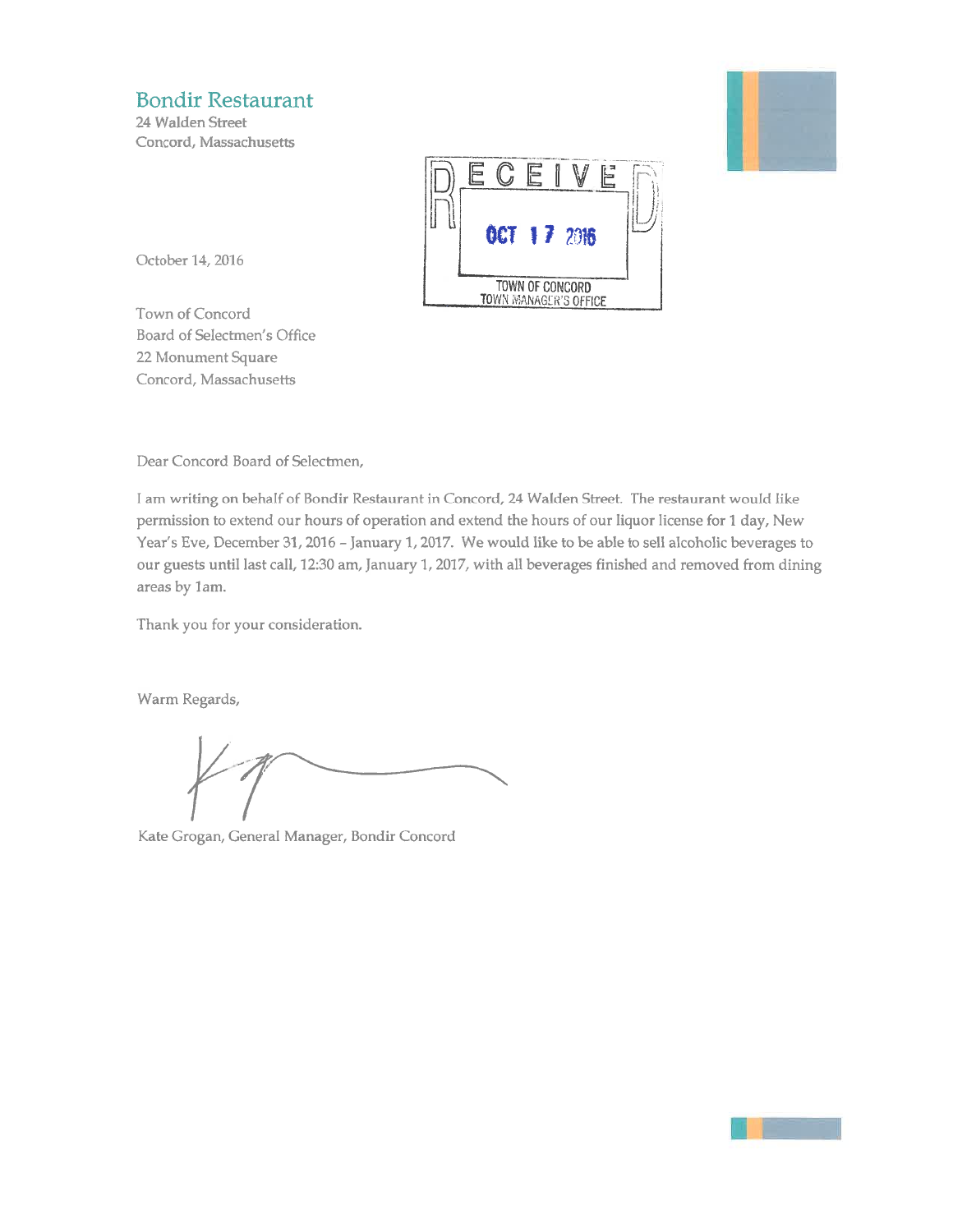#### **COMMONWEALTH OF MASSACHUSETTS TOWN OF CONCORD SELECT BOARD**

# *PROCLAMATION*

"Crucolo Day"

*WHEREAS* The Concord Cheese Shop, founded in 1967, is known throughout the Town as a purveyor of fine cheeses, foods and wines and is emblematic of outstanding local and independent businesses in the Town;

- *WHEREAS* At 3:30 PM on December 1, 2016, the Concord Cheese Shop will receive delivery of a wheel of Crucolo, an artisanal cow's milk cheese from Rifugio Crucolo in Trentino, Italy;
- *WHEREAS* This wheel of cheese will reportedly be the largest wheel of Italian cheese anywhere in the Western Hemisphere;
- *WHEREAS* This historic event should not go unrecognized;

**Now therefore, We, the Concord Select Board, do hereby proclaim December 1, 2016 to be "Crucolo Day" in the Town of Concord.**

Proclaimed this 31st day of October 2016



**CONCORD SELECT BOARD**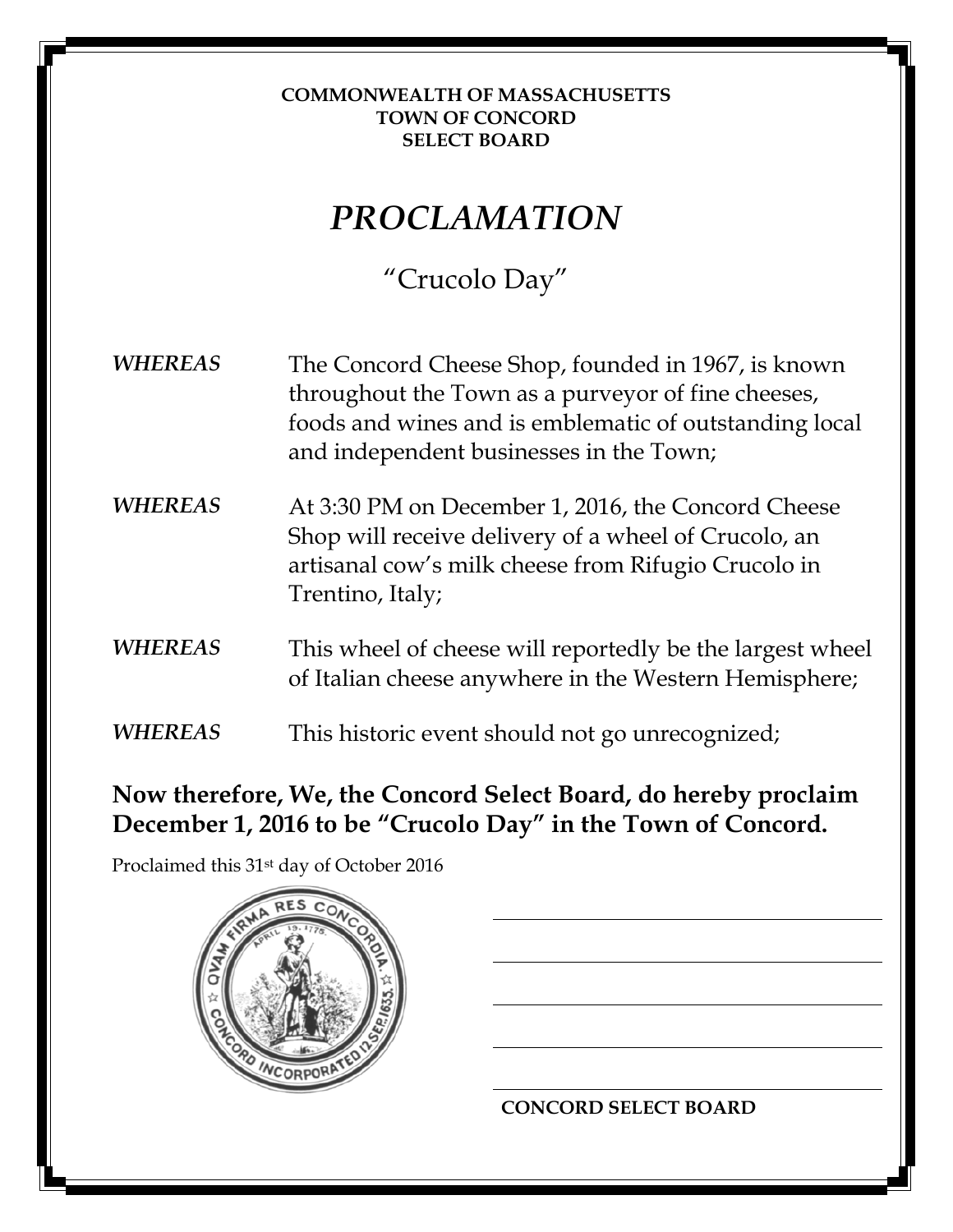#### **COMMONWEALTH OF MASSACHUSETTS TOWN OF CONCORD SELECT BOARD**

# *PROCLAMATION*

### **SMALL BUSINESS SATURDAY**

*WHEREAS* The Town of Concord Massachusetts celebrates our local small businesses and the contributions they make to our local economy and community; and

- *WHEREAS* according to the United States Small Business Administration, there are currently 27.9 million small businesses in the United States, they represent 99.7 percent of American employer firms, create more than two-thirds of the net new jobs, and generate 46 percent of private gross domestic product, as well as 54 percent of all US sales; and
- *WHEREAS* small businesses employ over 55 percent of the working population in the United States and 89 percent of consumers in the United States agree that small businesses contribute positively to the local community by supplying jobs and generating tax revenue; and
- *WHEREAS* 87 percent of consumers in the United States agree that small businesses are critical to the overall economic health of the United States; and
- *WHEREAS* 93 percent of consumers in the United States agree that it is important for people to support the small businesses that they value in their community; and
- *WHEREAS* The Town of Concord supports our local businesses that create jobs, boost our local economy and preserve our neighborhoods; and
- *WHEREAS* advocacy groups as well as public and private organizations across the country have endorsed the Saturday after Thanksgiving as Small Business Saturday;

**Now, Therefore** the Concord Select Board does hereby proclaim November 26, 2016, as: *SMALL BUSINESS SATURDAY*

**And** urges the residents of our community, and communities across the country, to support small businesses and merchants on Small Business Saturday and throughout the year.

Proclaimed this 31st day of October 2016.



### **CONCORD SELECT BOARD**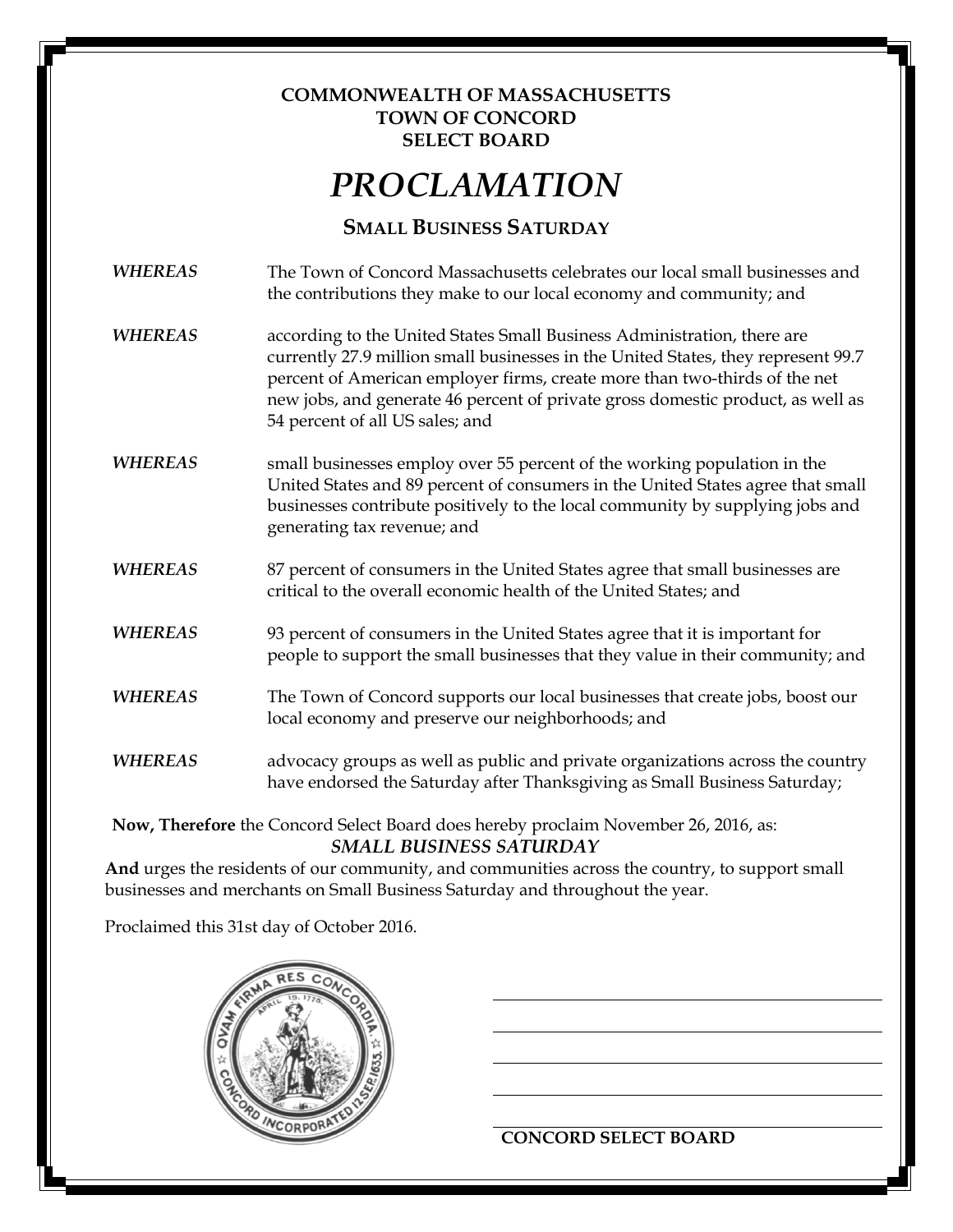#### **TOWN OF CONCORD SPECIAL MUNICIPAL EMPLOYEES**

By vote of the Board of Selectmen August 4, 1986 Amended - by vote of the Board of Selectmen March 19, 1990 Amended – by vote of the Board of Selectmen October 16, 1995 Amended – by vote of the Board of Selectmen February 3, 1997 Amended – by vote of the Board of Selectmen October 5, 1998 Amended – by vote of the Board of Selectmen December 30, 2002 Amended – by vote of the Board of Selectmen, July 28, 2008 Amended – by vote of the Board of Selectmen, June 10, 2013 Amended – by vote of the Board of Selectmen, January 12, 2015

2229 Main Street Advisory Committee Agriculture Committee & Associates Appeals, Board of & Associates Assessors, Board of & Associates Bruce Freeman Rail Trail Advisory Committee Burial Agents Cemetery Committee Civil Defense Director, Deputy Directors & Other Civil Defense positions Committee on Disability Community Preservation Act Committee Comprehensive Sustainable Energy Committee Concord Housing Authority Concord Housing Development Corporation Concord Local Cultural Council Conservation Restriction Stewardship Committee Council on Aging & Associates Animal Control Officer & Deputy East Middlesex Mosquito Control Commission Election Officers Finance Committee Gas Inspector Hanscom Field Advisory Committee **HATS** HATS Environmental Review Committee Health, Board of Historic Districts Commission & Associates Historical Commission & Associates Hugh Cargill Trust Committee Inspector of Animals

MAPC Representative MBTA Advisory Board Representative Minuteman Regional High School Representative Municipal Light Board Natural Resources Commission & Associates Personnel Board Planning Board Plumbing Inspector Public Ceremonies & Celebrations Committee & Associates Public Works Commission Records & Archives Committee Recreation Commission Registrar of Veterans' Graves Registrars, Board of Retirement Board School Committees Special Counsel Special Police Officers SuAsCo River Stewardship Council Representative Tax Fairness Committee Tax Relief Committee Town Counsel Town Moderator and Deputy Trustees of Town Donations West Concord Advisory Committee White Pond Advisory Committee Wiring Inspector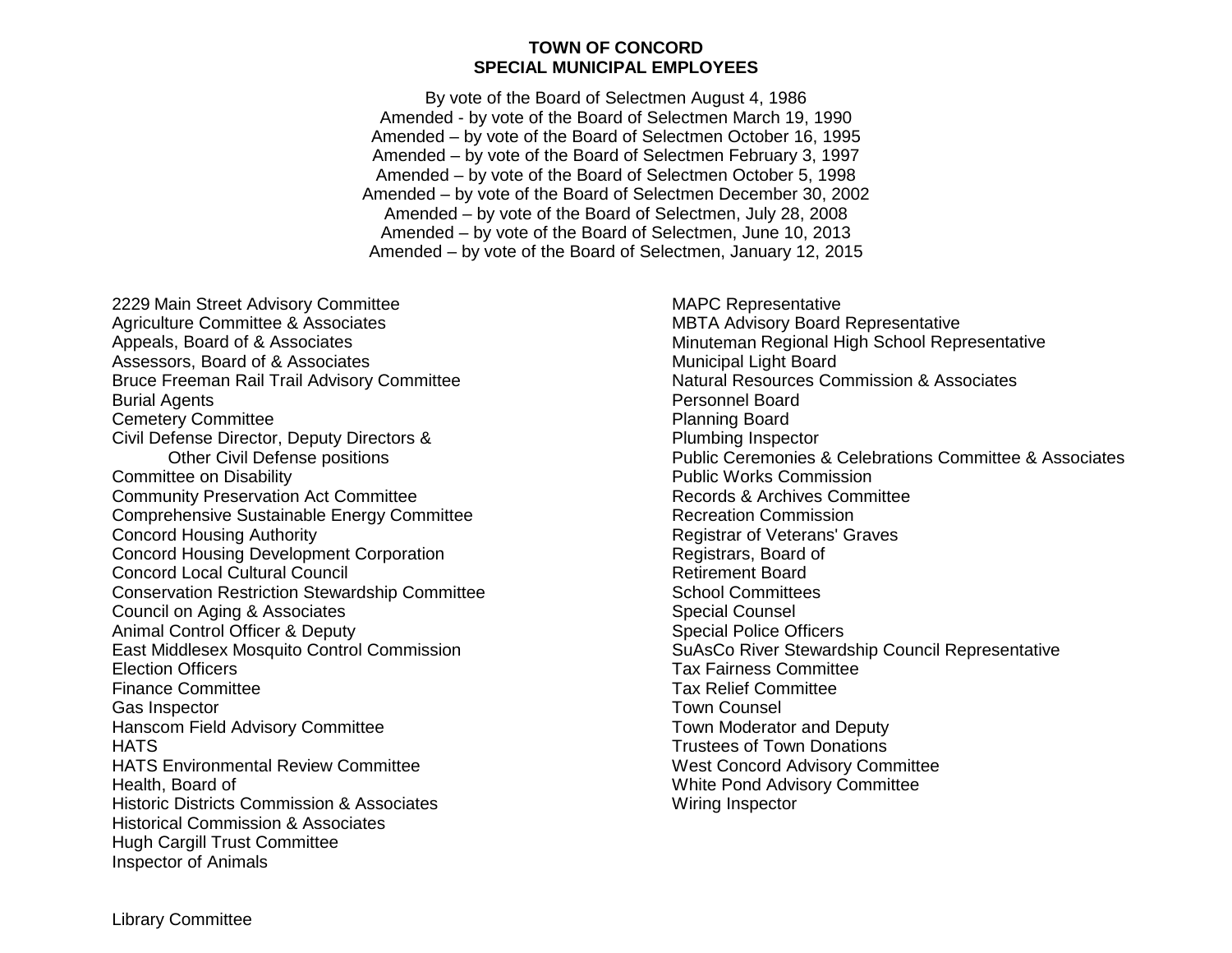#### **Andrew Mara**

From: noreply@civicplus.com Sent: To: Subject:

Wednesday, September 28, 2016 3:48 AM Andrew Mara; Laurel Landry Online Form Submittal: Electronic Green Card

# **Electronic Green Card**

**Directions** 

Thank you for your interest in serving your town! Volunteering is easy with the Electronic Green Card – simply follow these steps.

1) Select which board or committee you want to serve on from the list. You may select more than 1.

2) Fill out the personal information, experience, and education sections.

3) Rank your top 3 committee/board preferences.

4) Click submit!

Town Committees / Boards

I would also be interested in helping on projects. Name **Email Address Address** City **State** Zip Code **Cell Phone Number** Home Phone Number Work Phone Number Place of Employment Profession

**Voting Precinct** Title

Gender

Relevant Experience/Education

Relevant Degrees/Professional Certificates

Please order your top 3 committee preferences below: If you checked "I'd like to help on a project," please specify what kind of project you would be interested in working on.

Polystyrene Education and Outreach Committee Field not completed. Stephan Bader s.bader@juno.com 7 River Street Concord **MA** 01742 617-407-6281 978-369-6990 Field not completed. retired CPA (former) 01 宿  $Mr$ Male active board member of REUSIT, Inc. since mid-1990s University of Massachusetts-Amherst: Bachelor of Business Administration, major in Accounting Polystyrene Education Field not completed.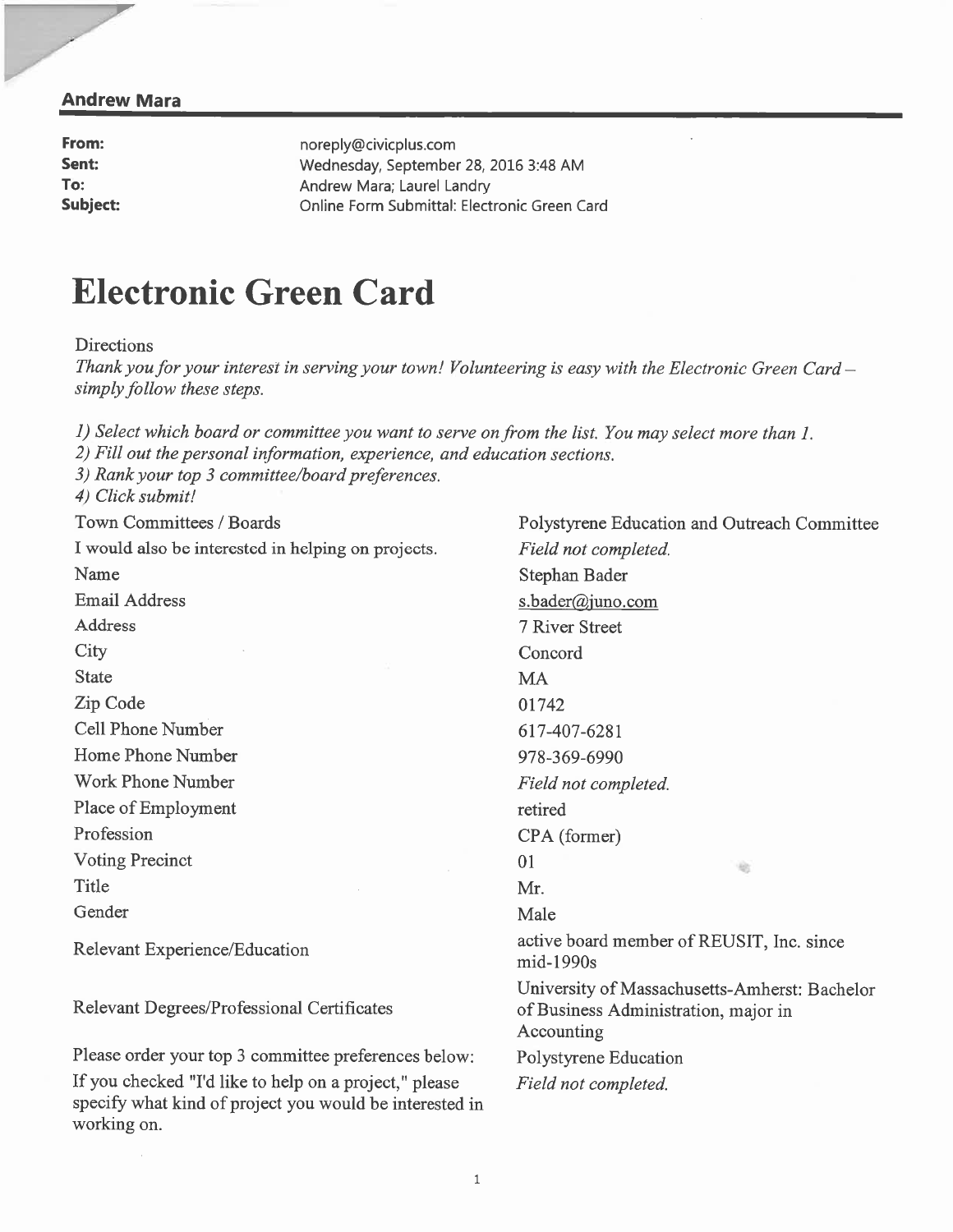| <b>PRECINCT#:</b><br><b>FIRST NAME:</b><br><b>LAST, NAME:</b><br>Chice<br>henhart<br>$\prec$<br><i>Sharyn</i> |            | <b>TOWN OF CONCORD</b><br><b>COMMITTEE INTEREST</b> |                     |
|---------------------------------------------------------------------------------------------------------------|------------|-----------------------------------------------------|---------------------|
| Kd<br>Wood<br>STREET ADDRESS: 153<br>но                                                                       |            | <b>INDICATE COMMITTEE PREFERENCE</b>                |                     |
| Lenhart<br>$^{\omega}$<br>$a^{-1}$<br>E-MAIL ADDRESS: 5                                                       | 1.         | $\ell$ o $H$                                        |                     |
| $978 - 369 - 864$<br>PHONE - HOME:                                                                            | 2.         |                                                     |                     |
| FAX#: $976 - 371 - 2593$<br>CELL#:                                                                            | 3.         | Thanne                                              |                     |
| MA<br>Concord<br>123<br>PLACE OF EMPLOYMENT:                                                                  | DATE APP'T | <b>COMMITTEE</b>                                    | <b>TERM EXPIRED</b> |
| Holden Upad Rd<br>Mchean<br>$Hosp$ , ta (<br>$-9150$                                                          |            | Council on Acging Board                             | Entered 8 29 h      |
| <b>PROFESSION/TITLE:</b>                                                                                      | 82911      | Filling the unexpired                               | 5 31 13             |
| hysician -M.O                                                                                                 |            |                                                     | Entered S117113     |
| COMSULTAtion<br><b>RELEVANT EXPERIENCE, EDUCATION:</b>                                                        | 51713      | 12 Caral on Aging Board                             | 513116              |
| Medical= climcal reducational-experience                                                                      |            |                                                     |                     |
| Moministrative + Finance Experience = assoc                                                                   | 6/2/16     | Council on Aging Board S131/19                      |                     |
| ean of Medical School & Fresident-Medical Ogcanizatory                                                        |            |                                                     |                     |
| RELEVANT DEGREES, PROFESSIONAL CERTIFICATES:                                                                  |            |                                                     |                     |
| Certificate in Negotiation Skills                                                                             |            |                                                     |                     |
| ertiticale in hoject                                                                                          |            |                                                     |                     |
| Disaster Italinin<br>Ohrord Heat Mare                                                                         |            |                                                     |                     |
|                                                                                                               |            |                                                     |                     |
|                                                                                                               |            |                                                     |                     |
|                                                                                                               |            |                                                     |                     |

 $\Gamma$ 

 $\sim 10^{-11}$ 

and the company

 $\frac{1}{2}$  , we have  $\frac{1}{2}$  , and  $\frac{1}{2}$  , and  $\frac{1}{2}$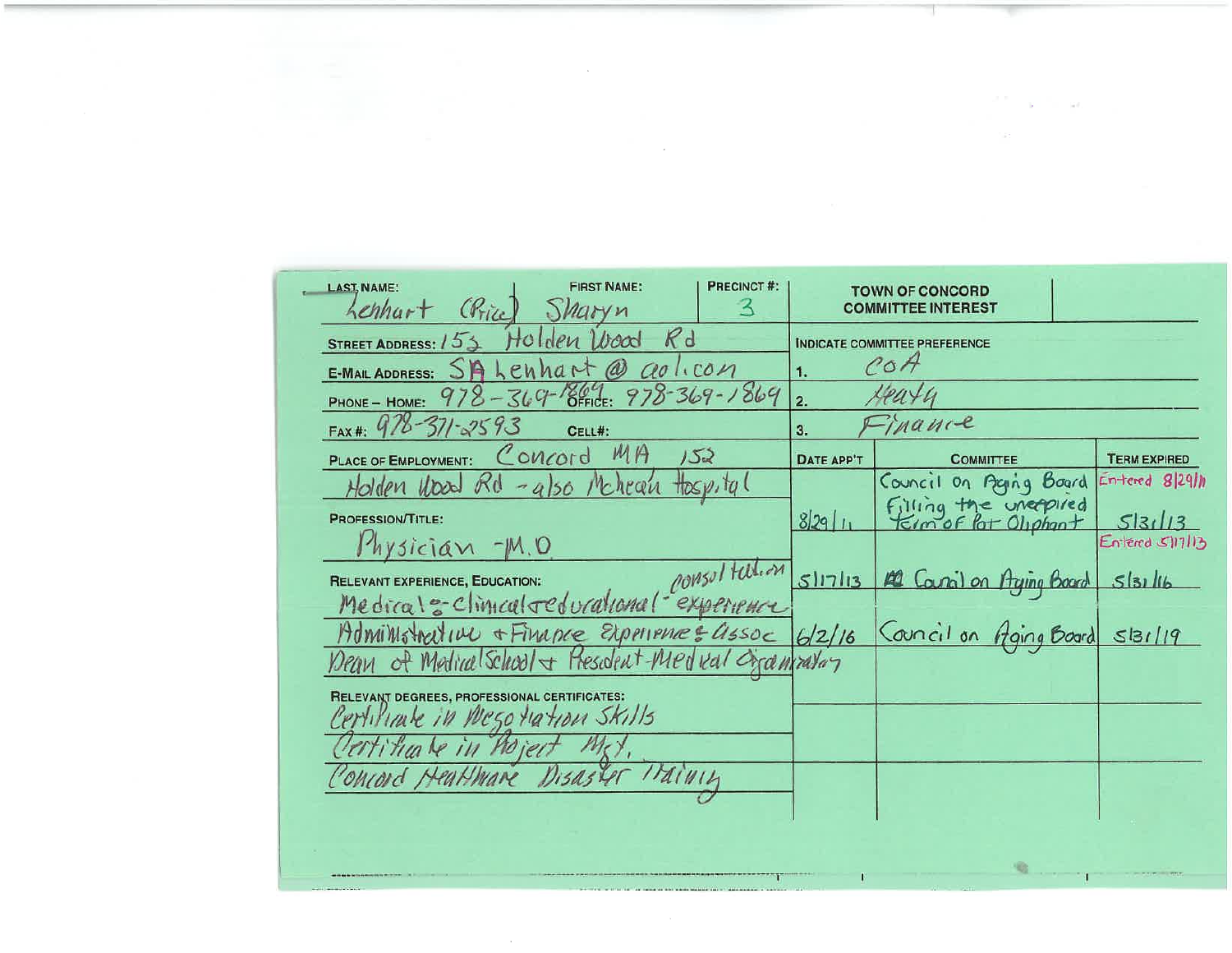| <b>LAST NAME:</b><br><b>AREAC MATES</b>                                                          | <b>FIRST NAME:</b><br>MARK           | PRECINCT#: |            | <b>TOWN OF CONCORD</b><br><b>COMMITTEE INTEREST</b>                        |                                      |
|--------------------------------------------------------------------------------------------------|--------------------------------------|------------|------------|----------------------------------------------------------------------------|--------------------------------------|
| STREET ADDRESS: 298 HEATH'S BRIDGE ED<br>E-MAIL ADDRESS. M 3 Mylese Ne. LOM                      |                                      |            |            | <b>INDICATE COMMITTEE PREFERENCE</b><br>1. Sobr Siting Comm                |                                      |
| PHONE - HOME: $\frac{978}{321}$ CO22<br><b>FAX#:</b>                                             | OFFICE: $37/9144$<br>CELL#: 505 5638 |            | 3.         | 2. Comprehensive Sustainable Evergy Comm                                   |                                      |
| <b>PLACE OF EMPLOYMENT:</b>                                                                      |                                      |            | DATE APP'T | <b>COMMITTEE</b>                                                           | <b>TERM EXPIRED</b>                  |
| Self ein plused<br>PROFESSION/TITLE:                                                             |                                      |            |            | 1/24/11 Solar Siting Comm                                                  | 6/30/11                              |
| Sustainability consultant<br><b>RELEVANT EXPERIENCE, EDUCATION:</b><br>Elec. engineer-BS +MEng., |                                      |            | 2 28 12    | Comprehensive Sustainable<br>Energy Committee<br>Billing Unexpired term of | $\frac{1/24}{\sqrt{2}}$ in<br>513114 |
| varcus fraining - energy + sustamanlity                                                          |                                      |            |            |                                                                            |                                      |
| Concord CAN<br>RELEVANT DEGREES, PROFESSIONAL CERTIFICATES:<br>BS, MEng                          | Steering Comm.                       |            | 6 10 14    | Comprehensive Sustainable                                                  | Entered bloght<br>53117              |
|                                                                                                  | 化二硫酸铁医四氮 医白喉 医中性小脑 医中枢性脑炎 计可编程序      |            |            |                                                                            |                                      |

 $\mathcal{O}(\mathcal{O}_\mathcal{O})$  . The set of  $\mathcal{O}_\mathcal{O}(\mathcal{O}_\mathcal{O})$ 

The company of the company